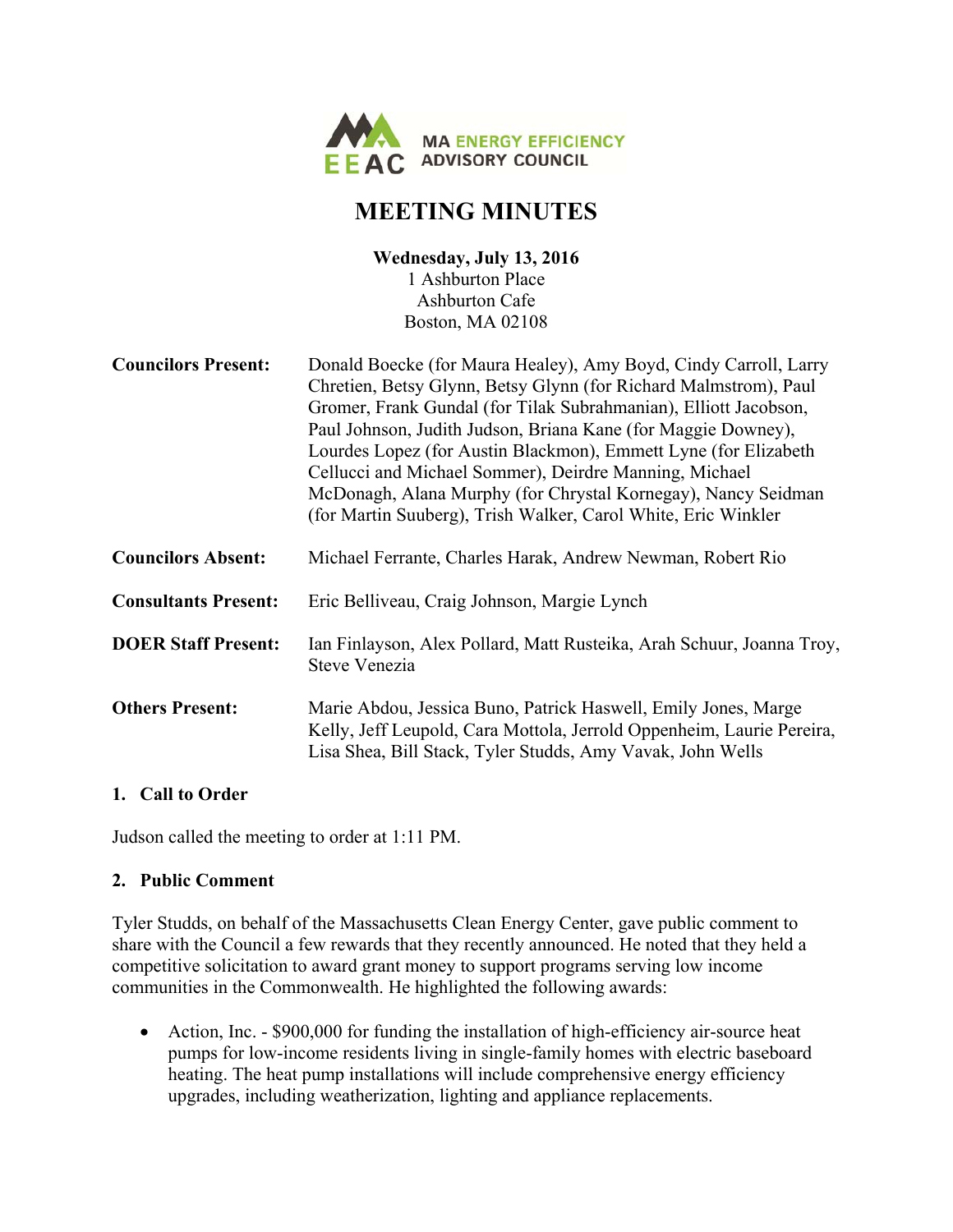- New Ecology, Inc.  $-$  \$600,000 for funding the installation of heating and cooling monitoring equipment in approximately 100 low-income, multi-family buildings, with the goal of reducing energy costs by 5 to 20 percent.
- Local Initiatives Support Corporation (LISC) \$600,000 for funding up to 30 comprehensive energy audits in affordable multi-family building approaching refinancing to demonstrate an integrated approach to systematically achieve deep energy efficiency savings and implement renewable technologies
- Cape Light Compact \$250,000 for funding the installation of solar electricity at lowincome, single- and multi-family homes, using solar renewable energy credit payments to fund additional installations.

Emily Jones, on behalf of Mike Davis and LISC, gave public comment to thank the Council for its continued work and progress towards advancing energy efficiency in the low-income and multifamily sectors. She also noted that LISC appreciates the opportunity to participate in the conversation and that they look forward to continuing the partnership.

## **3. Council Updates and Business**

### *EEAC Meeting Minutes – June 21, 2016*

Jacobson motioned to approve the minutes as submitted. Boyd seconded. All were in favor, with no opposed. Glynn, Johnson, and Manning abstained. McDonagh, Murphy, and Seidman were not present at the time of the vote. The minutes were approved, as submitted, by the Council.

#### *Executive Committee Meeting Minutes – July 6, 2016*

Boecke motioned to approve the minutes as submitted. Boyd seconded. All were in favor, with no opposed or abstaining. The minutes were approved, as submitted, by the Executive Committee.

## **4. EEAC Consultant Procurement**

Judson began by noting that the Department of Energy Resources conducted a competitive procurement to retain a consultant for the Council for the next three years. She noted that the members of the Executive Committee (ExCom) had reviewed the two proposals that they received for the request for responses (RFR) and that they discussed them at their July 6, 2016 meeting. She indicated that the ExCom had reached a consensus as to which of the proposal it would recommend to the full Council. She further noted that the consensus was reached almost immediately after they began discussions and that they would choose to recommend that the contract be awarded to the Optimal Energy Inc. team, hereafter referred to as *Optimal*.

ExCom members Boyd, Boecke, and Glynn added some thoughts on the process. Boyd noted that they had worked to encourage more applicants but that they still only received two. She also noted that she was impressed that the Optimal proposal had put a lot of attention towards addressing concerns that the Council has raised and that it was very forward looking. Boecke added that the Optimal bid was far superior. He also suggested that even if the Optimal bid was the only one that he would be comfortable recommending it because it was clear that a lot of effort and attention went into it. Glynn added that one of the reasons they reached an early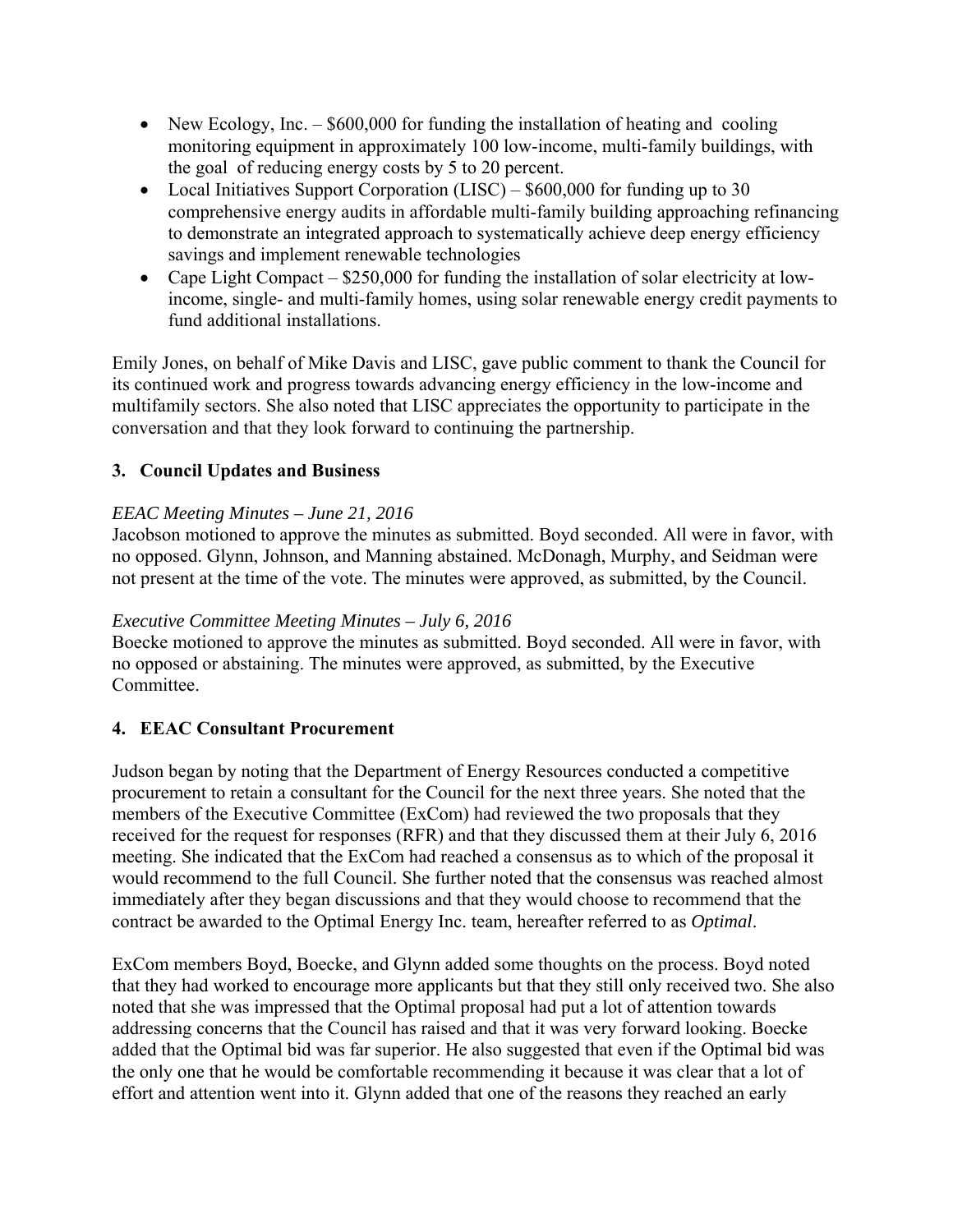consensus is that each of the ExCom members had reviewed and scored the bids individually before they came together to discuss them.

Winkler asked if the ExCom could say who submitted the other proposal. Judson indicated that it was from Optimized Systems Inc.

Johnson asked what the scoring criteria were. Rusteika indicated that the scoring criteria could be found in the RFR. Johnson asked if the Council would have the opportunity to see the Optimal proposal. He indicated that he thought it would be important for the Council to be able to give input on the work plan. Schuur noted that they are not allowed to share the proposal until a vote has been reached and the selectee is under contract. She noted that once the selectee is under contract, it would draft a work plan and budget which the Council would have opportunity to provide input on.

Judson asked if there was a motion to authorize the ExCom to enter into contract negotiations with Optimal. Johnson motioned. Boecke seconded. Boecke, Boyd, Chretien, Glynn, Glynn (as proxy for Malmstrom), Jacobson, Johnson, Judson, Lopez (as proxy for Swing), and Manning voted in favor. There were none opposed or abstaining.<sup>1</sup> The motion passed in favor of authorizing the ExCom to enter into contract negotiations with Optimal.

#### **5. Low Income Sector Progress Report**

John Wells of Action for Boston Community Development, Inc. (ABCD) gave an overview to the Council on the Mass Save Low-Income Energy Programs. His presentation included information about current and historical statewide performance, a review of low-income requirements in the Green Communities Act, and information about eligibility requirements and program aspects of the low-income single and multifamily initiatives.

Johnson asked why multifamily buildings only needed 50% of residents to be low-income to qualify the entire building. Wells indicated that it is a DOE standard for eligibility that the Mass Save program adopted and that it would be complicated to structure the program in any other way.

Glynn asked how vendors are procured. Wells indicated that they hold a competitive procurement every two years for single family and that multifamily is bid on a project by project basis.

Glynn asked about the program now going into oil heated building and how that works in the portfolio. Wells indicated that they have been doing oil heat buildings for single family for many years, but that this is the first year they would be doing oil heat buildings for multifamily. He noted that these have to be evaluated on a case-by-case basis as some buildings might not be cost-effective.

 $1$  Councilors McDonagh, Murphy, and Seidman arrived at the meeting after the vote. They were given the opportunity later in the meeting to indicate how they would have voted had they been present at the time of the vote. All three indicated that they would have voted in favor of the motion had they been there.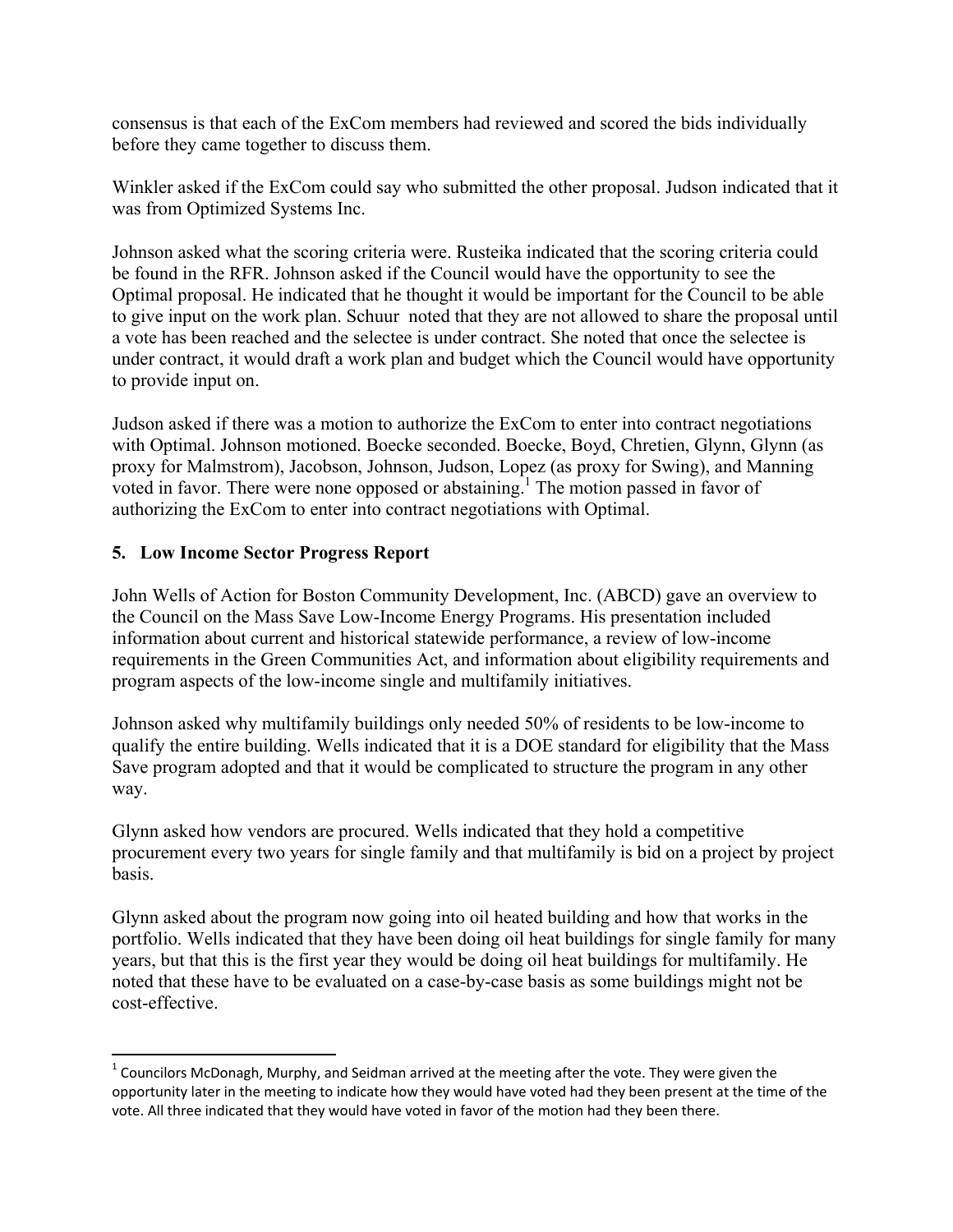Glynn asked what the breakdown was between services in the multifamily sector. Wells indicated that the multifamily committee had suggested that the breakdown should be about onethird each for public housing, community development corporations (CDCs), and owners of affordable housing. He further noted that that is the protocol they use and is what they try to achieve. He added that there is usually some variation in different geographic areas of the state.

Seidman asked how the program determines high energy users and where that information comes from. Wells noted that they prioritize high energy users and vulnerable populations and that the energy use data comes from the fuel assistance information. Seidman followed up by asking if that meant they had access to PA data and how that works. Wells indicated that they have contract agreements with the PAs.

Seidman asked if the Low Income Programs had any plans of how to make up for lighting when it eventually goes away. Wells indicated that they do not have an answer to that question at the present time.

Johnson asked if the Low Income Programs do anything that is uniquely different from the Home Energy Savings Program. Wells noted that they occasionally do repairs to buildings in order to remove barriers to participation.

Gromer praised Wells, Jacobson, and their colleagues for the work they do and noted that the Commonwealth and the low income community is well served by their efforts. White added that the partnership between the PAs and the low income network is a unique model that is unlike any other in the country.

## **6. Low Income Multi-Family Refinancing Events**

Amy Vavak and Marge Kelly, on behalf of the PAs, presented to the Council on leveraging low income multi-family refinancing events. In their presentation, they began by reviewing the PAs commitment from the 2016-2018 Plan and highlighting the partnership process and their priorities. They then discussed their research and analysis tasks, including participation and the size of the pipeline, and the potential to improve owner participation and identification of savings. Lastly, they discussed their recommendations for addressing partner priorities, exploring opportunities to secure savings, and for ongoing collaboration between partners.

Glynn referenced a slide from their presentation that indicated a market penetration of 71% had suggested that building owners are aware of and accessing program resources. She asked what that percentage referred to. Kelly indicated that the percentages were in reference to the 97 projects that the PAs have in their pipeline for the three year plan. Glynn added that these building might represent an opportunity for more savings and noted that there is research out there that suggests that deeper retrofits can be achieved at the time of refinance for multifamily housing. Glynn suggested that it may be advantageous to coordinate program opportunities with refinancing events.

Glynn referenced another point from the presentation that indicated that LEAN would accept 3<sup>rd</sup> party audits with in-field verification to determine program incentives for projects going through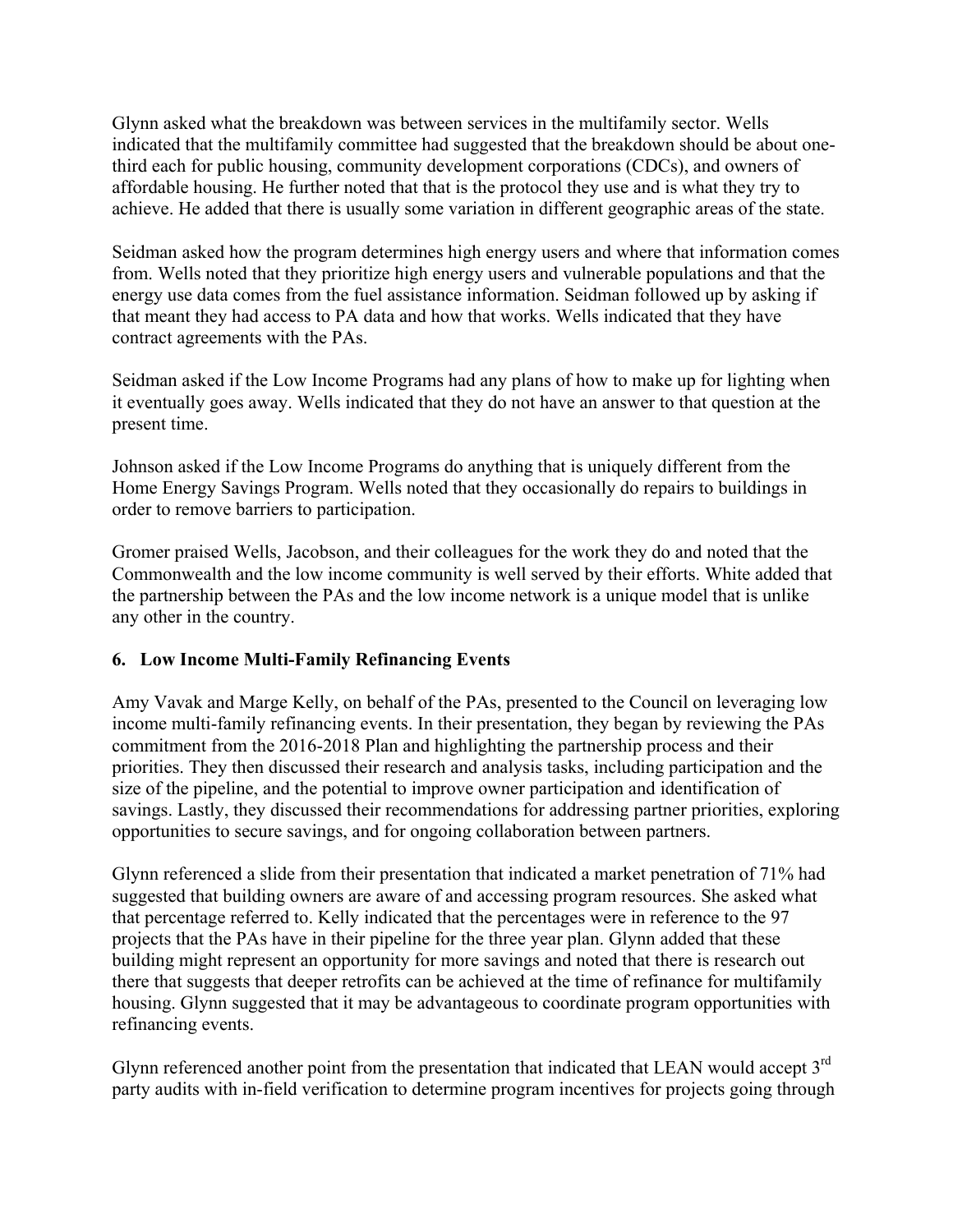refinance. She asked if that meant that building owners would need to coordinate another site visit. Vavak indicated that they would likely have to coordinate another site visit. Jacobson added that audits are often not specific enough and tend to be a bit different when they arrive to do the work. Wells added that they encourage comprehensive audits if the building owner has the means to do them as they can use that information as a guide to see if there is cost-effective work to be done.

## **7. Affordable Access to Clean and Efficient Energy Initiative Update**

Alana Murphy and Joanna Troy gave an update to the Council on the Affordable Access to Clean and Efficient Energy Initiative (AACEE). In their presentation they gave an overview of the AACEE, including its key components, goals, and funding. They also discussed aspects of the working group that was created in response to AACEE, including its structure, participants, scope of work, and high level recommendations.

Judson noted that AACEE is not just aimed at energy efficiency in that it is also aimed at clean energy resources.

### **8. Low Income NEI Opportunities**

Jerrold Oppenehim of LEAN gave a presentation to the Council on the non-energy impacts (NEIs) of energy efficiency in the low income sector. Oppenheim began by defining NEIs and giving examples of typical NEIs as well as health NEIs. He also highlighted how health NEIs would increase the NEIs of certain measures in current programs. He closed by discussing some of the implications on measure, program operations, and program funding if health NEIs were incorporated into current programs.

Glynn noted that increase in health impacts was intriguing and that she wondered how programs would change in terms of partnerships. Specifically, she asked if the Council should be coordinating with health agencies.

Johnson indicated that he was fascinated by the information presented and that he excited that health NEIs may lead to more measures becoming cost-effective. He also asked if the consultant team had any further thoughts on this topic. Belliveau noted that health NEIs may allow for more measures to be installed, but cautioned that the cost that the PAs are paying per kWh or per therm has to make sense for them. Chretien added that if health NEIs allow for deeper savings, then it should absolutely be considered.

Lynch noted that the results of the study applied to single family homes. She asked if the results could be extrapolated and applied for multifamily. Oppenheim suggested that the results could be applied to a portion of multifamily homes, but not all. He noted that about a third of multifamily projects are collections of buildings such as duplexes or row houses that are functionally similar to single family buildings and that the results of the single family study might apply to this portion of multifamily. Ultimately, Oppenheim suggested that a similar study should be conducted on multifamily buildings.